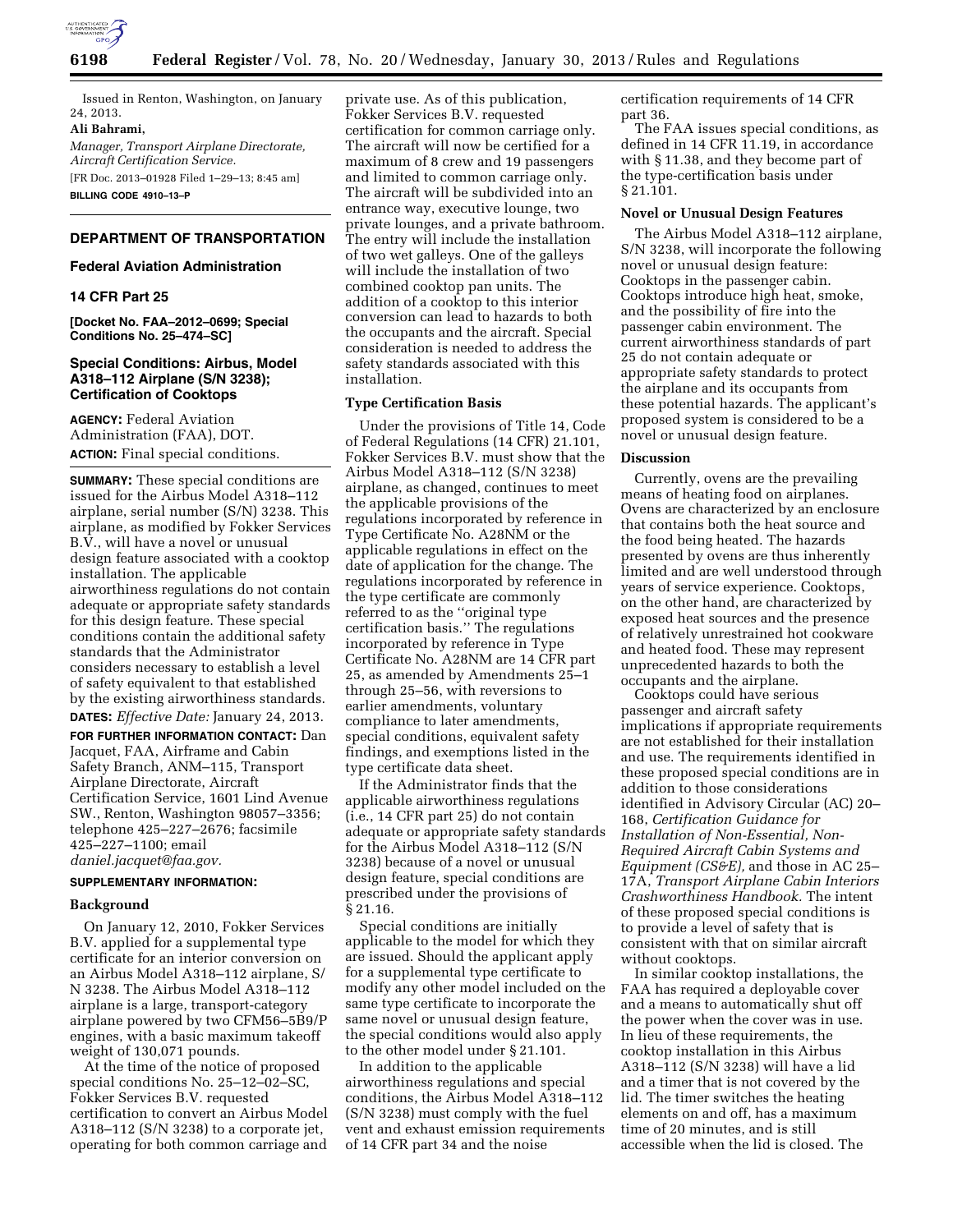cabin crew will be instructed on its use. In addition to the lid and timer, the applicant will supply a fire blanket that is 1,100 by 1,100 mm (catalogue no. SAP–967–T). The fire blanket meets the requirements of British Standard BS 6575:1965. These specifications contain the requirements for flexibility, heat, electrical resistance, and fire extinguishing including cooking oil fires for light duty and heavy duty (industrial) applications.

For this cooktop installation, the FAA requires evidence that with the cooktop lid closed, the temperature set on ''high,'' and the timer at maximum, the cooktop will maintain safe operation and will not create a hazardous condition even with cooking oil in the cooktop.

## **Discussion of Comments**

Notice of proposed special conditions No. 25–12–02–SC for the Airbus Model A318–112 airplane (S/N 3238) was published in the **Federal Register** on August 28, 2012 (77 FR 51944–51946). No comments were received, and the special conditions are adopted as proposed.

#### **Applicability**

As discussed above, these special conditions are applicable to the Airbus Model A318–112 (S/N 3238). Should Fokker Services B.V. apply at a later date for a supplemental type certificate to modify any other model included on Type Certificate No. A28NM to incorporate the same novel or unusual design feature, these special conditions would apply to that model as well.

Under standard practice, the effective date of final special conditions would be 30 days after the date of publication in the **Federal Register**; however, as the certification date for the Airbus Model A318–112 airplane (S/N 3238) is imminent, the FAA finds that good cause exists to make these special conditions effective upon issuance.

## **Conclusion**

This action affects only certain novel or unusual design features on one model of airplane. It is not a rule of general applicability and affects only the applicant who applied to the FAA for approval of these features on the airplane.

### **List of Subjects in 14 CFR Part 25**

Aircraft, Aviation safety, Reporting and recordkeeping requirements.

The authority citation for these special conditions is as follows:

**Authority:** 49 U.S.C. 106(g), 40113, 44701, 44702, 44704.

### **The Special Conditions**

Accordingly, pursuant to the authority delegated to me by the Administrator, the following special conditions are issued as part of the type certification basis for the Airbus Model A318–112 airplane, serial number 3238, modified by Fokker Services B.V.

Cooktop installations with electrically powered burners must comply with the following criteria:

1. Means, such as conspicuous burner-on indicators, physical barriers, or handholds, must be installed to minimize the potential for inadvertent personnel contact with hot surfaces of both the cooktop and cookware. Conditions of turbulence must be considered.

2. Sufficient design means must be included to restrain cookware while in place on the cooktop, as well as representative contents, e.g., soup, sauces, etc., from the effects of flight loads and turbulence. Restraints must be provided to preclude hazardous movement of cookware and contents. These restraints must accommodate any cookware that is identified for use with the cooktop. Restraints must be designed to be easily utilized and effective in service. The cookware restraint system should also be designed so that it will not be easily disabled, thus rendering it unusable. Placarding must be installed which prohibits the use of cookware that cannot be accommodated by the restraint system.

3. Placarding must be installed that prohibits the use of cooktops (i.e., power on any burner) during taxi, takeoff, and landing.

4. Means must be provided to address the possibility of a fire occurring on or in the immediate vicinity of the cooktop. Two acceptable means of complying with this requirement are as follows:

a. Placarding must be installed that prohibits any burner from being powered when the cooktop is unattended, which would prohibit a single person from cooking on the cooktop and intermittently serving food to passengers while any burner is powered; a fire detector must be installed in the vicinity of the cooktop that provides an audible warning in the passenger cabin; and a fire extinguisher of appropriate size and extinguishing agent must be installed in the immediate vicinity of the cooktop. Access to the extinguisher must not be blocked by a fire on or around the cooktop. One of the fire extinguishers required by § 25.851 may be used to satisfy this requirement. If this is not

possible, then the extinguisher in the galley area would be additional; or,

b. An automatic, thermally activated, fire-suppression system must be installed to extinguish a fire at the cooktop and immediately adjacent surfaces. The agent used in the system must be an approved, total-flooding agent suitable for use in an occupied area. The fire-suppression system must have a manual override. The automatic activation of the fire-suppression system must also automatically shut off power to the cooktop.

5. The surfaces of the galley surrounding the cooktop, which would be exposed to a fire on the cooktop surface or in cookware on the cooktop, must be constructed of materials that comply with the flammability requirements of 14 CFR part 25, appendix F, part III. This requirement is in addition to the flammability requirements typically required of the materials in these galley surfaces. During the selection of these materials, consideration must also be given to ensure that the flammability characteristics of the materials will not be adversely affected by the use of cleaning agents and utensils used to remove cooking stains.

6. The cooktop ventilation system ducting must be protected by a flame arrestor. In addition, procedures and time intervals must be established and included in the instructions for continued airworthiness to inspect and clean or replace the ventilation system to prevent a fire hazard from the accumulation of flammable oils. [Note: The applicant may find additional useful information in the Society of Automotive Engineers, Aerospace Recommended Practice 85, Rev. E, entitled, ''Air Conditioning Systems for Subsonic Airplanes,'' dated August 1, 1991.]

7. Means must be provided to contain spilled foods or fluids in a manner that prevents the creation of a slipping hazard to occupants, and that will not lead to the loss of structural strength due to corrosion.

8. Cooktop installations must provide adequate space for the user to immediately escape a hazardous cooktop condition.

9. A means to shut off power to the cooktop must be provided at the galley containing the cooktop and in the cockpit. If additional switches are introduced in the cockpit, revisions to smoke or fire emergency procedures of the airplane flight manual (AFM) will be required.

10. Cooktop installations must incorporate a timer that will switch the